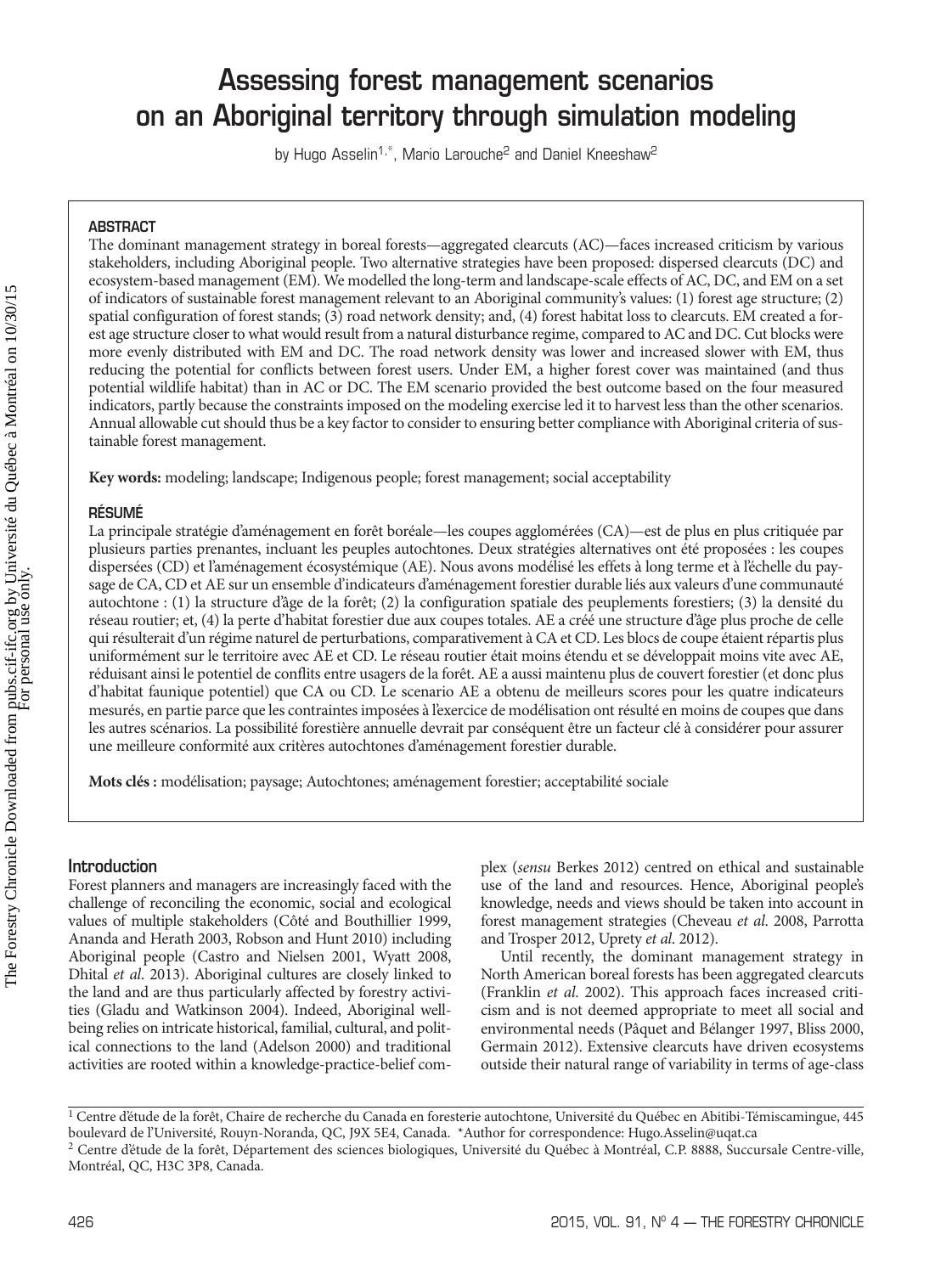representation, with younger age classes being overrepresented compared to preindustrial figures (Cyr *et al*. 2009). Aggregated clearcuts also cause habitat loss for forest-obligate species (e.g., Smith and Schaefer 2002). Two alternative management strategies have been proposed to replace aggregated clearcuts: dispersed clearcuts (Booth *et al*. 1993, Bélanger 2001), and ecosystem-based management (Seymour and Hunter 1992, Bergeron *et al*. 1999). The dispersed clearcut strategy, in which cut blocks are more evenly distributed across the landscape, would affect Aboriginal family hunting grounds more evenly than the agglomerated clearcut strategy, and could thus be more acceptable. Ecosystem-based management, by emulating spatiotemporal patterns created by natural disturbances to which Aboriginal people have adapted over centuries, could also be judged more acceptable. However, these assumptions have not yet been tested, in large part because dispersed clearcuts and ecosystem-based management have been implemented too recently to generate landscape level patterns to be evaluated by entire communities.

The effects of forest management through time and across large spatial scales (thousands of square kilometres) are difficult to envision. Decision support tools can be used to consider the long-term and large-scale effects of different management strategies on forest characteristics. To help take into account the Aboriginal perspective, frameworks of criteria and indicators of sustainable forest management have been designed in collaboration with Aboriginal communities (e.g., Natcher and Hickey 2002, Karjala *et al*. 2004, Saint-Arnaud *et al*. 2009). However, decision making too often focuses on short spatiotemporal scales (stand scale; one lifetime), whereas Aboriginal people generally consider long-term effects and legacies (Menzies and Butler 2006). Effects of forest management at the landscape scale and over several generations are not commonly addressed by planners during consultation processes, although they could help Aboriginal people make more informed choices. Here, simulation modeling was used to compare the long-term and landscape-scale effects of three forest management scenarios (aggregated clearcuts, dispersed clearcuts, and ecosystem-based management) on a set of sustainable forest management indicators relevant to the values of an Aboriginal community.

# **Methods**

#### **Study area**

The study area corresponds to the ancestral territory of the Kitcisakik Algonquin community (Fig. 1).The territory covers approximately 6000 km2, of which some 80% is forested, and it is subdivided into 29 family hunting grounds. It is located in the western balsam fir (*Abies balsamea* L.) – yellow birch (*Betula alleghaniensis* Britton.) bioclimatic subdomain (south) and in the western balsam fir – paper birch (*Betula papyrifera* Marsh.) sub-domain (north) (Saucier *et al*. 1998). Spruce budworm (*Choristoneura fumiferana* Clem.) and forest tent caterpillar (*Malacosoma disstria* Hbn.) outbreaks are the main natural disturbances (Ndione 2014). The mean natural forest age in a broad region encompassing the study area is 150 years (Grenier *et al*. 2005, Ndione 2014), which provides a sound estimate of the historical fire cycle (Bergeron *et al*. 2001). Forest harvesting

dates back to at least the  $19<sup>th</sup>$  century, mostly consisting of selective cuts until the 1970s, when clearcut logging became the main disturbance shaping the landscape (Ndione 2014) and reducing forest age and connectivity.

The approximately 460 members of the Kitcisakik Algonquin community maintained a semi-nomadic lifestyle until the late 20<sup>th</sup> century, and their livelihood and culture are still largely based on hunting, trapping, fishing and gathering (Saint-Arnaud *et al*. 2009). The Kitcisakik territory is under governmental jurisdiction and straddles five forest management units. More than 60% of the productive forests have been logged over the last 50 years, largely without taking into account Aboriginal knowledge, needs and views, and without compensation for the lost potential to pursue traditional activities. Community members are consulted before annual management plans are implemented, but they are largely dissatisfied with the process and consider it occurs too late in the planning agenda, and is conducted primarily to provide the government and forest managers with a good conscience (Ndione 2014). This has caused widespread resentment in the community, and has led to conflicts with the forest industry (Saint-Arnaud *et al*. 2009).

#### **Forest management scenarios**

Three forest management scenarios were modelled for the Kitcisakik territory using SELES (Spatially Explicit Landscape Event Simulator; Fall and Fall 2001): aggregated clearcuts (AC), dispersed clearcuts(DC) and ecosystem-based management (EM). The Vermillon Landscape Model (VLM) developed in SELES (Fall *et al*. 2004, Didion *et al*. 2007), was modified by Larouche (2008) to create the Kitcisakik Landscape Model (KLM). Detailed parameters of the KLM are provided in Appendix 1 and in Larouche (2008). Data on forest stand characteristics (tree species, stand age, road network, and hydrological network) were retrieved from the database of the third decennial forest inventory of Quebec's Ministry of Forests, Wildlife and Parks and transformed into 0.25 ha per pixel raster layers. The oldest age class combines all stands older than 100 years. Consequently, as suggested by Fall *et al*. (2004) and Didion *et al*. (2007), ages of stands currently > 100 years old (8%) were redistributed randomly between 100 and 300 years to produce a more realistic representation of the age class structure of old forests in the landscape.

The time-step used in the model was five years. This is sufficient to observe patterns occurring over a rotation across the landscape, but would be inappropriate for modeling processes with a rapid turnover rate that typically occur at smaller scales. The VLM includes four sub-models: logging, road building, wildfire, and aging. The original wildfire and aging sub-models used were based on disturbance and forest species parameters specific to the Kitcisakik territory, whereas the logging and road building sub-models were modified. The logging sub-model of the VLM, which only includes two types of logging (aggregated clearcuts and ecosystem-based management) was modified to introduce a dispersed clearcuts scenario (Larouche 2008). In the AC scenario, mature forests ( $\geq$  75 years) were harvested in blocks separated by 50-m bands of residual forest, aiming for an annual harvest rate of 1% of the total forested area. Cut blocks could be aggregated, provided that at least a third of the man-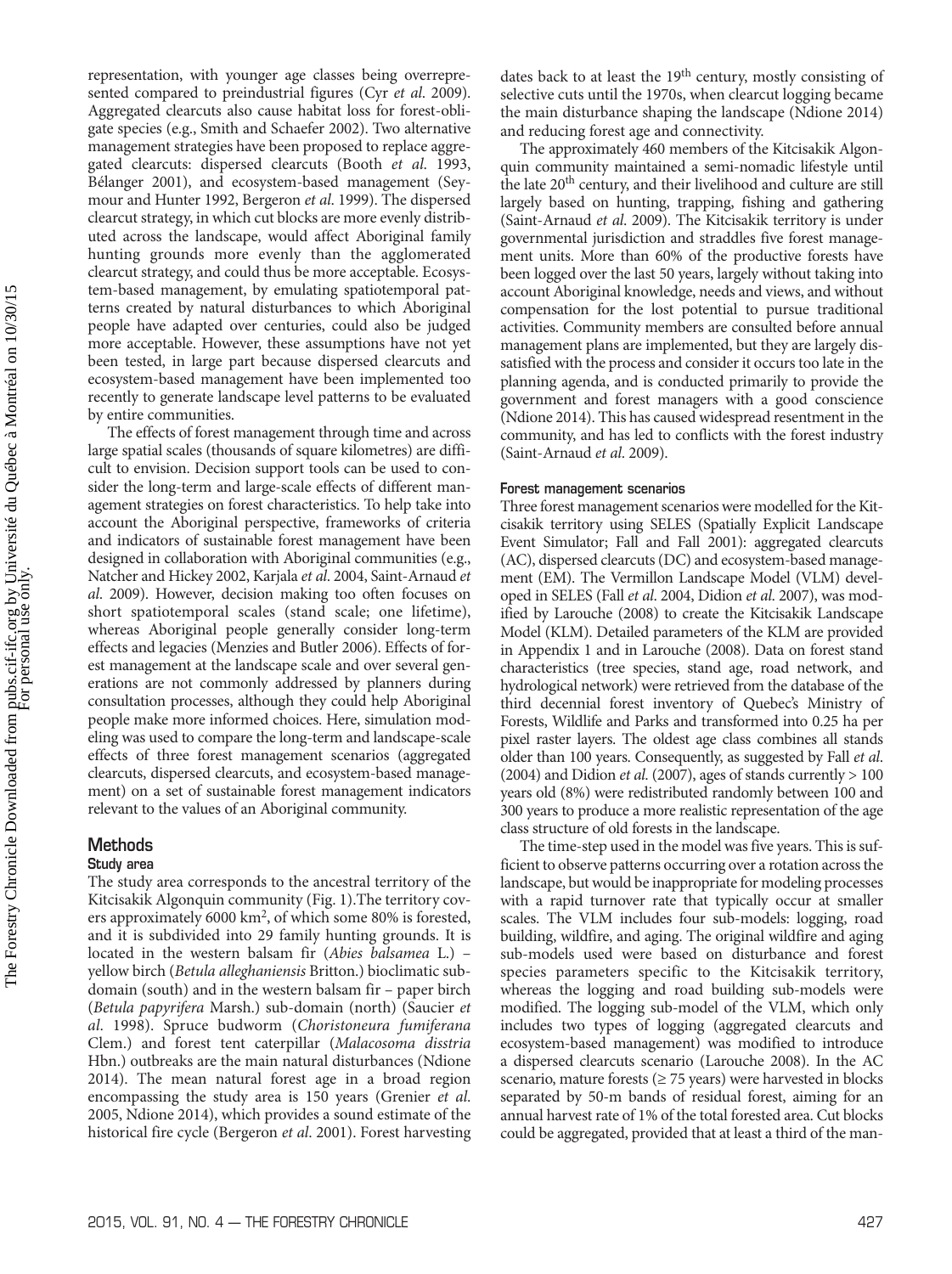



78°W

25% of the oldest trees to age. From an ecological perspective,

stand-replacing forest fires were simulated by clearcuts, whereas spruce budworm outbreaks which transform the first cohort even-aged stands into second cohort uneven-aged stands were simulated by P1. Gap dynamics characterizing the transition from mature to old-growth stands were simulated by P2.

76°W

Balsam fir-white birch domain

Balsam fir-yellow birch domain

Sugar maple-yellow birch domain

 $\frac{1}{76}$ 

**La Vérendrye** Wildlife Reserve 條

48°N

Mont-Laurier

77°W

 $77^{\circ}$ W

≀Vื้al-d'Or

Cut block area varied from one scenario to another. For AC, 90% of the cut blocks were 70–100 ha in size and 10% were 101–150 ha. For DC, 90% of the cut blocks were 50–70 ha and 10% were 71–150 ha. Cut block area for AC and DC followed the forestry guidelines of the Quebec Ministry of Forests, Wildlife and Parks. For EM, a wider range of cut block areas was used to better emulate the variability of stand size created by natural disturbances (Fall *et al*. 2004): 70% of the cut blocks were 100–150 ha, 25% were 151–300 ha, and 5% were 301–400 ha.

The road building sub-model of the VLM was modified by Larouche (2008) to distinguish primary from secondary roads. Starting from the existing road network, primary roads were added at each simulation step until saturation (approximately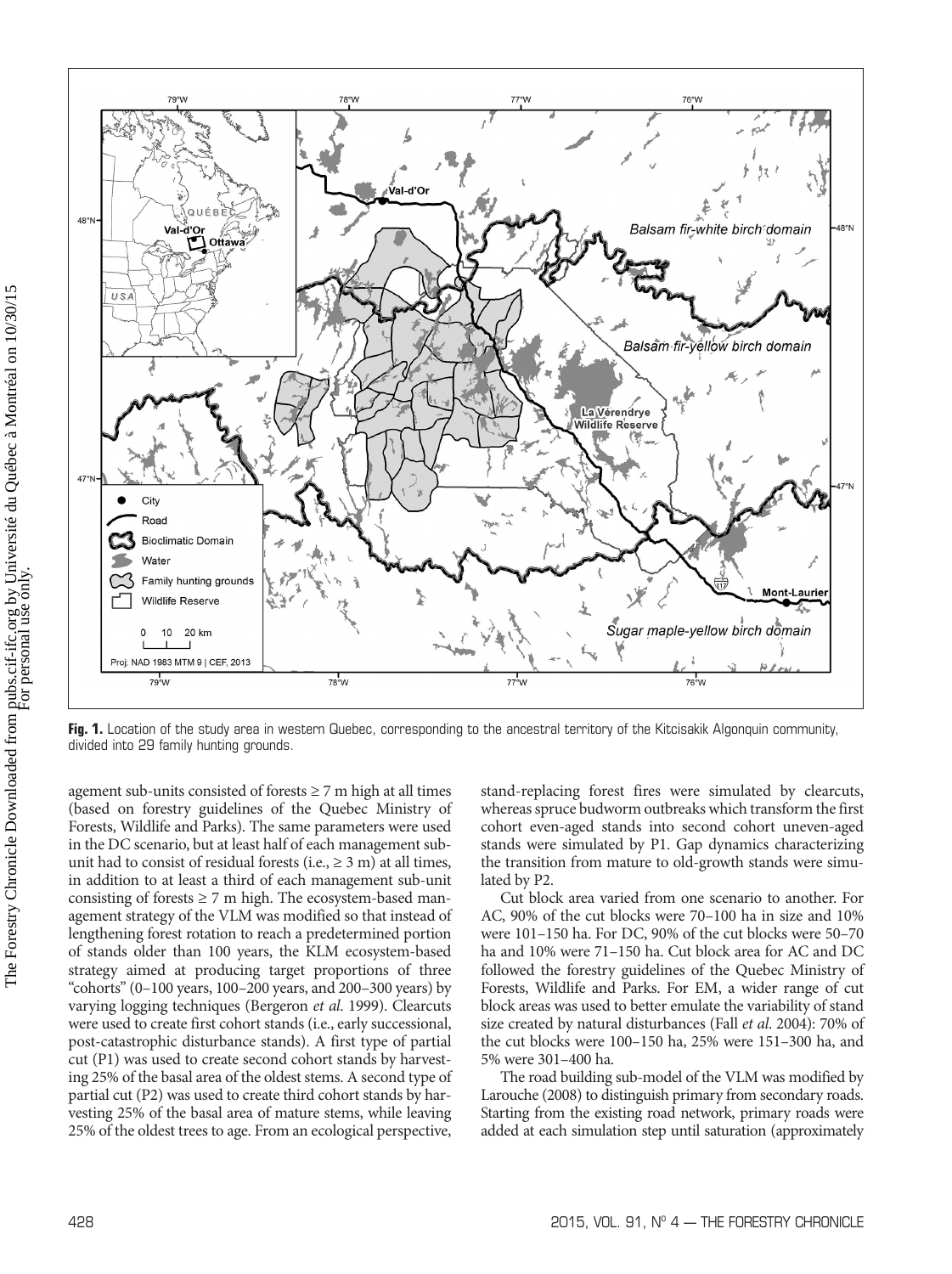|  | Table 1: Criteria and indicators used to compare the three forest management scenarios. |  |  |  |
|--|-----------------------------------------------------------------------------------------|--|--|--|
|  |                                                                                         |  |  |  |

| Criteria*                                                                                                                                                                | <b>Indicators</b>                                                                                                                                                  | <b>Justification</b>                                                                                                                                                                                                                                                                                                                                                                       |
|--------------------------------------------------------------------------------------------------------------------------------------------------------------------------|--------------------------------------------------------------------------------------------------------------------------------------------------------------------|--------------------------------------------------------------------------------------------------------------------------------------------------------------------------------------------------------------------------------------------------------------------------------------------------------------------------------------------------------------------------------------------|
| Sites and zones<br>of aboriginal interest                                                                                                                                | Age structure, <i>i.e.</i> , propor-<br>tion (%) of stands in each<br>cohort                                                                                       | Keeping the age structure inside the historic range of variability is essential to<br>maintain landscape heterogeneity and to support various traditional activities such<br>as hunting, gathering of medicinal plants, knowledge transmission, or sacred cere-<br>monies (Berkes and Davidson-Hunt 2006, Owen et al. 2009, Saint-Arnaud et al.<br>2009, Uprety et al. 2013).              |
| Aboriginal land tenure<br>and equity between<br>families                                                                                                                 | Spatial distribution of<br>cohorts also indicative of<br>fragmentation, number of<br>patches (NP), mean patch<br>size (MPS), and size of the<br>largest patch (LP) | The impacts of forestry activities, both positive and negative, must be spread<br>evenly on the territory, so that all families have equal access to resources (Deutsch<br>and Davidson-Hunt 2010).                                                                                                                                                                                        |
| Access to ancestral lands<br>and ecosystem integrity                                                                                                                     | i.e., annual construction of<br>primary and secondary<br>roads (km)                                                                                                | Extent of the road network, Development of the road network reduces ecosystem integrity by causing habitat<br>fragmentation (Trombulak and Frissell 2000). It also gives access to territories that<br>were previously inaccessible to forest users, thus increasing the potential for<br>conflicts between Aboriginal people and other users (Kneeshaw et al. 2010,<br>Adam et al. 2012). |
| Ecosystem health,<br>biodiversity, animal health,<br>population densities, and<br>possibility to pursue<br>subsistence and other<br>cultural and spiritual<br>activities | Wildlife habitat availability,<br>measured negatively as<br>forest habitat loss, i.e., area<br>clearcut annually (ha)                                              | Habitat loss following a clearcut considerably affects First Nations activities by<br>reducing or displacing local populations of plants and wildlife, especially forest<br>obligate species (Burgess et al. 2005, Larouche et al. 2007, Weir and Corbould<br>2010, Cheveau et al. 2013).                                                                                                  |

\*Modified from Saint-Arnaud *et al*. (2009)

1 km/km<sup>2</sup>). At each simulation step, secondary roads were created to reach the cut blocks located  $<$  2 km from an existing primary road. For cut blocks located < 500 m from an existing road, neither primary nor secondary roads were created.

#### **Aboriginal criteria and indicators of sustainable forest management**

For each scenario, 25 simulations were carried out in order to follow the spatiotemporal evolution of four indicators of sustainable forest management judged relevant to the Aboriginal perspective over a total simulation period of 300 years: forest age structure, spatial configuration of forest stands, road network density, and habitat loss to clearcuts (Table 1). The indicators were related to four sets of criteria developed for the Kitcisakik territory in consultation with the community (Saint-Arnaud *et al*. 2009). To be used in the modeling exercise, indicators had to be measurable and trackable on forest maps. The selected indicators thus do not fully encompass the complexity of Aboriginal worldviews and knowledge however they cover recurrent preoccupations expressed by Aboriginal people with regards to forestry at the scale being evaluated. As well as being able to be modeled, the indicators were also chosen to cover a range of preoccupations such as changes in forest conditions and forest esthetics, habitat modifications, accessibility and fragmentation. Table 1 describes the relationship between the original criteria developed with the community and the rationale for the measurable indicators that were modeled. These indicators were discussed and validated with the community (Asselin and Basile 2012).

# **Results**

#### **Age structure**

The proportions of the three cohorts in the landscape undergo large fluctuations over the first rotation in all three scenarios and do not stabilize until after about 150 years of simulation (Fig. 2). The proportion of the youngest first cohort stands decreased quickly in all scenarios and reached its lowest level after 40–50 years of simulation (62% for AC and DC and 44% for EM; Fig. 2a). The proportion of first cohort stands then increased at different rates depending on the scenario considered, to stabilize at 90% (AC), 70% (DC), and 50% (EM).

The proportion of 2<sup>nd</sup> cohort stands increased sharply in all scenarios following the beginning of the simulation, reaching peak values after 40–50 years of simulation (Fig. 2b). The peak was higher for EM (52%) than for AC and DC (36%). The proportion of 2<sup>nd</sup> cohort stands then decreased in all scenarios to stabilize at 8%, 15% and 25% for AC, DC and EM, respectively. The proportion of 3rd cohort stands remained below 5% for all scenarios during the first 100 years of simulation (Fig. 2c). Between 100 and 150 years the proportion of 3<sup>rd</sup> cohort stands increased abruptly and stabilized at 15% after 240 years in the DC scenario and at 25% after 210 years in the EM scenario. The proportion of  $3<sup>rd</sup>$  cohort stands in the AC scenario remained below 4% throughout the entire simulation.

#### **Spatial configuration of the cohorts**

At simulation equilibrium, patches of 1<sup>st</sup> and 2<sup>nd</sup> cohort stands were larger and less numerous for AC than for DC or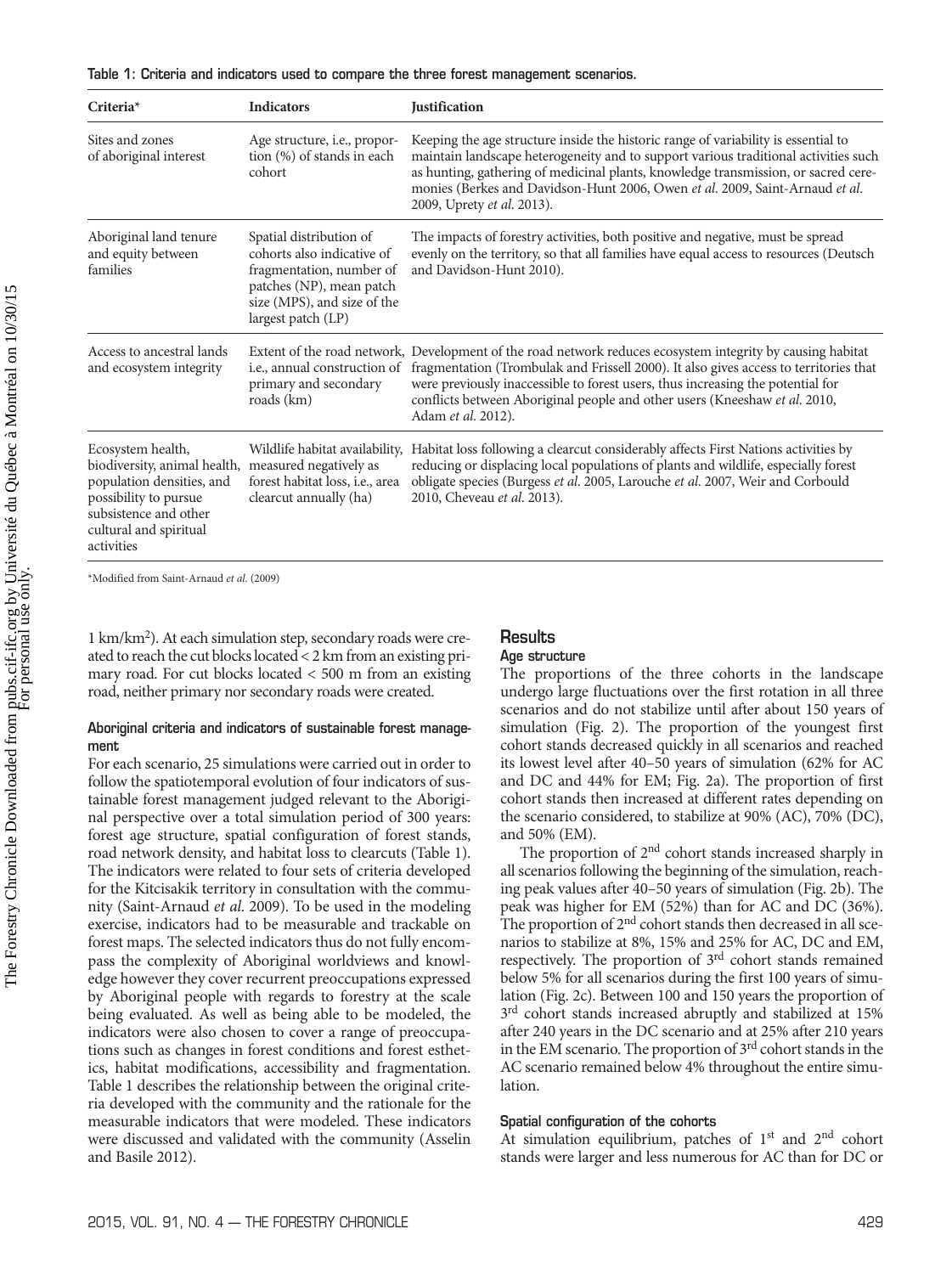

**Fig. 2.** Average proportion of (a) 1<sup>st</sup> cohort stands, (b) 2<sup>nd</sup> cohort stands, and **(c)** 3rd cohort stands for 25 simulation runs with three forest management scenarios: ecosystem-based management (dotted line), dispersed clearcuts (dashed line) and aggregated clearcuts (solid line).

EM (Fig. 3). For  $3<sup>rd</sup>$  cohort stands, mean patch size was higher for DC, although the size of the largest patch and the number of patches were higher for EM (Fig. 3).

#### **Access to territory and landscape connectivity**

The cumulative number of kilometres of primary and secondary roads was compiled for each scenario (Fig. 4). In all scenarios, the landscape ended up being saturated with more than one primary road per km<sup>2</sup>. However, saturation occurred more quickly for the DC scenario (50 years) than for either the EM or AC scenarios (both at 80 years). The DC scenario required approximately 30% more secondary roads at the end of simulation time than the other two scenarios, and this difference occurred rapidly after the simulations began.

#### **Forest habitat availability**

Forest habitat availability was evaluated as being inversely proportional to the loss of forest cover, estimated by the area harvested annually by clearcut. Annual loss of forest cover was around 2000 ha for EM, and twice as much (around 4000 ha) for AC (Fig. 5). The DC scenario showed great variability in the area harvested annually by clearcut. After the first 35 years during which 1% of the forest cover was removed annually (around 4000 ha), the simulation went through a boom-bust cycle where every peak phase failed to attain the 1% threshold initially parameterized for area harvested annually by clearcut.

# **Discussion**

Maintaining a diversity of stand ages at the landscape scale, including old-growth forests, provides habitat for a variety of



wildlife and plant species on which traditional activities rely (Berkes and Davidson-Hunt 2006, Owen *et al*. 2009, Saint-Arnaud *et al*. 2009, Uprety *et al*. 2013). Of the three forest management scenarios analyzed in this study, only EM succeeded in preserving, at the landscape scale and for a long period of time (> 300 years), a forest structure comparable to the historic range of variability resulting from the natural fire cycle estimated at 150 years (Grenier *et al*. 2005), i.e., 50% of stands over 100 years (Cyr *et al*. This analysis, however, supposes that the partial cutting techniques used in the 2nd and 3rd cohort stands effectively emulate the conditions found in natural forests (e.g., Bergeron

**Fig. 3.** Mean values for 25 simulation runs of mean patch size (MPS), size of the largest patch (LP) and number of patches (NP), for the three cohorts and for each management scenario: ecosystem-based management (dotted line), dispersed clearcuts (dashed line) and aggregated clearcuts (solid line). Note the varying y-axis scales.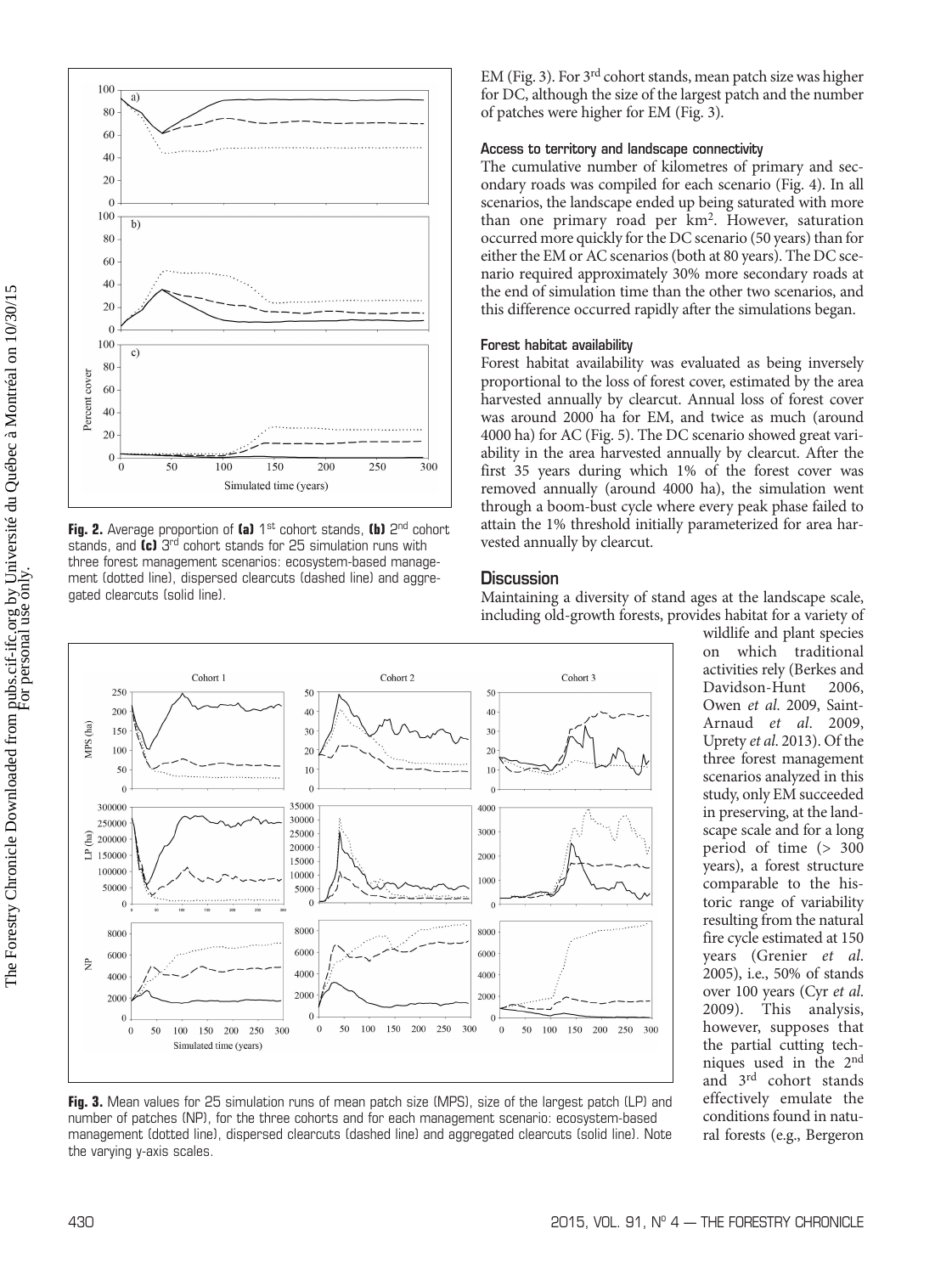

**Fig. 4.** Cumulative number of kilometres of primary and secondary roads over 300 years of simulation (25 runs) for three management scenarios: ecosystem-based management (dotted line), dispersed clearcuts (dashed line) and aggregated clearcuts (solid line).



**Fig. 5.** Area harvested annually by clearcut (ha) over 300 years of simulation (25 runs) for three management scenarios: ecosystem-based management (dotted line), dispersed clearcuts (dashed line) and aggregated clearcuts (solid line).

*et al*. 1999). Partial harvesting systems that remove the largest trees may maintain continuous cover and minimise colonisation by invasive early successional weed species but may reduce habitat for wildlife species requiring large trees (Nilson *et al*. 2001). In similar forests, partial cuts were found to maintain mature forest characteristics but not to accelerate the development of old-growth characteristics (Haeussler *et al*. 2007). This is thus a reminder that it is critical that appropriate stand-level decisions be made to ensure that potentially positive results at the landscape scale are in fact manifest. In this sense it is worth noting that, across the managed landscape, DC and AC only maintained 30% and < 10% of stands older than 100 years, respectively.

Second and third cohort stands are of considerable importance because of their contribution to biodiversity (Spies and Franklin 1996, Burton *et al*. 1999, Kneeshaw and Gauthier 2003). In addition to their ecological significance, old forests are inextricably related to the maintenance of Aboriginal cultures (Booth 1994, Krcmar *et al*. 2006). Values associated with old forests include wildlife habitat, medicine, heritage, and sacredness (Owen *et al*. 2009). In the scenarios presented in this study, recruitment of 2<sup>nd</sup> cohort stands started at the beginning of the simulation, with little difference between scenarios for the first 25 years and then peaking after 40–50 years of simulation, the peak being higher for EM and DC than for AC. The more than two and a half decades required for differences to occur could contribute to the negative perception of Aboriginal communities towards all kinds of forest management (Saint-Arnaud *et al*. 2009). The DC scenario generated three times more 2nd and 3rd cohort stands than AC, but only half as much as EM. However, the fact that change could be perceived in one person's lifetime could lead to eventual changes in perception. The even slower change in the proportion of the oldest  $3<sup>rd</sup>$  cohort stands (> 100 years) would be unsatisfactory for decisions made only for the current generation. The modeled changes may thus be useful in convincing the community that choices for forest management can be made that will leave future generations with a better forest, which is important in the culture as the people see themselves as stewards of the land (Davidson-Hunt and Berkes 2003, Saint-Arnaud *et al*. 2009). Leaving better forests for future generations may also provide economic advantages (e.g., jobs) to some community members*.*

Patch size was more variable in the EM scenario, which could favour a greater variety of wildlife species with varying interior and edge habitat needs by creating greater landscape heterogeneity. Higher retention of patches of 2<sup>nd</sup> and 3<sup>rd</sup> cohort stands in DC and EM can be explained by reduced harvest rates compared to AC. Indeed, DC failed to

reach the 1% targeted annual harvest rate, probably because of constraints to cut block dispersal. In the EM scenario, only half of the area was clearcut, whereas the rest of the forest was managed with one of two types of partial cuts. These harvests may in themselves disturb wildlife habitat with multiple entries occurring in stands over a large portion of the landscape (Vanderwel *et al*. 2009, Le Blanc *et al*. 2010, Fenton *et al*. 2013).

Reduced harvest in the DC and EM scenarios will have environmental and sociocultural advantages, but is an obvious drawback from a profitability point of view. EM maintained at least one patch of  $3<sup>rd</sup>$  cohort stands of greater dimension than the other scenarios for the entire simulation. Old-growth stands must have a sufficient dimension to maintain interior forest species and ecosystem integrity (Angermeier and Karr 1994, Haeussler and Kneeshaw 2003).

Although the simulations started at time 0 with a territory that had already been heavily disturbed (more than 60% of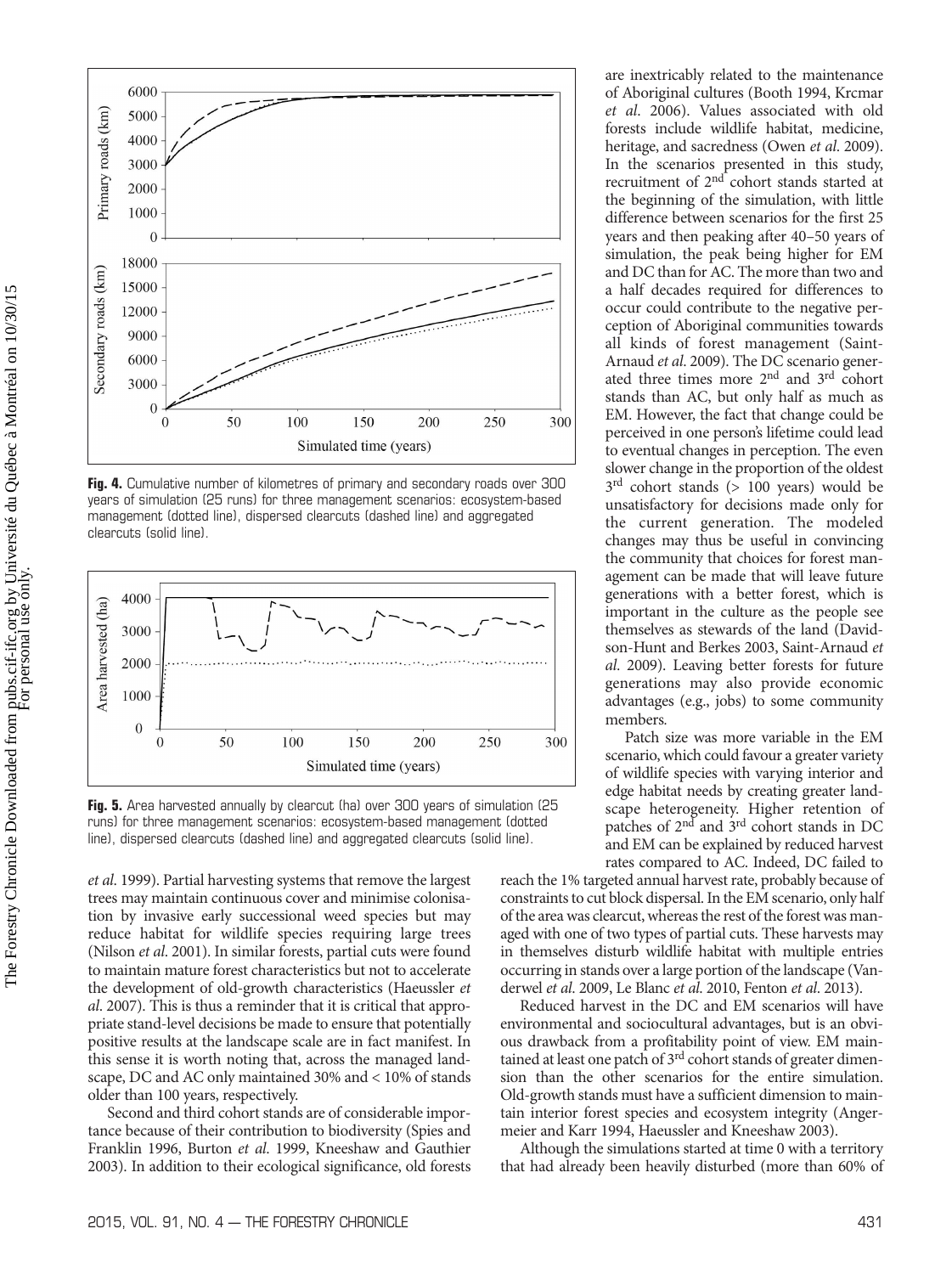the Kitcisakik territory has been clearcut over the last 50 years (Saint-Arnaud *et al*. 2009), over the long-term (> 100 years), both EM and DC restored and maintained a certain proportion of old forests in every family hunting ground. A variety of habitats in each family hunting ground could be expected to have greater social acceptability, as equity in amount of disturbance between family hunting grounds would ensure that all families have equal chances of practicing cultural activities (Deutsch and Davidson-Hunt 2010). From a wildlife perspective, AC resulted in an aggregation of old forests which could be important for some species such as caribou (Courtois *et al*. 2007) or marten (Cheveau *et al*. 2013).

EM and DC did not reduce the amount of primary roads, compared to AC. Nevertheless, EM necessitated fewer secondary roads than either AC (8% more) or DC (36% more). Moreover the territory was saturated with primary roads faster for DC than for EM or AC. Although increased access to territory might seem a positive outcome for Aboriginal people (facilitating access to hunting grounds), road building contributes to the deterioration of forest ecosystems (Trombulak and Frissell 2000) and has both positive and detrimental impacts on Aboriginal people (Kneeshaw *et al*. 2010, Adam *et al*. 2012). For example, Adam *et al*. (2012) showed that road networks created inter-community tensions as knowledge and access to the land were no longer dependent on traditional cultural norms. Furthermore, increased access to the territory by non-aboriginal users can cause conflicts with Aboriginal people (Kneeshaw *et al*. 2010). The slower development of the road network in the EM scenario would give more time to Aboriginal people to adopt measures to mitigate impacts. However, EM would lose its advantage with regards to road density if harvest levels were increased to be the same levels as in AC, underlining the importance of harvest levels.

Because EM was parameterized so that the annual harvest would be half by clearcut and the rest by partial cuts, it maintained more forest cover than the other two scenarios. Earlier research has suggested that partial cuts maintain some of the habitat requirements of wildlife species of high Aboriginal importance, like marten (*Martes americana*) or fisher (*Pekania pennanti*), which avoid recent clearcuts (Weir and Corbould 2010, Cheveau *et al*. 2013). Moreover, partial cuts could allow for the restoration or maintenance on the landscape of tree species of high value for Algonquin people, like eastern white-cedar (*Thuja occidentalis*) (Larouche *et al*. 2007) or white pine (*Pinus strobus*) (Burgess *et al*. 2005). Maintaining forest cover after harvesting is also more acceptable from an aesthetic point of view (Yelle *et al*. 2008), thereby increasing social acceptability (Germain 2012). It could thus reduce the resentment with regards to the deterioration of forest ecosystems (Saint-Arnaud *et al*. 2009). The area lost to clearcut only reflects part of the habitat requirements of all wildlife species. Nevertheless, most species of high cultural interest need forest cover for some or most of their activities. Species such as moose (*Alces alces*) and deer (*Odocoileus virginianus*) which benefit from patchy environments require coniferous forest for winter habitat whereas forestry has greatly increased the abundance of early successional shade-intolerant hardwoods (Carleton and MacLellan 1994, Laquerre *et al*. 2009). Furthermore, clearcuts are a major and recurrent issue in studies on the preoccupations of aboriginal people with regard to forest management (e.g., Sapic *et al*. 2009, Germain 2012). The area lost to clearcut is also an integrative index. Modeling habitat suitability indices (HSI) requires choosing target organisms one at a time due to different habitat needs. It also requires a thorough understanding of the biology of the organism in question and the ability to model all the factors that influence its fitness (Roloff and Kernohan 1999). This highlights the complexity of our exercise and also the need to follow-up this work with studies based on other indicators and other scenarios.

### **Conclusion**

Among the three scenarios modelled in this study, the constraints imposed for ecosystem-based management led it to harvest less and thus it scored best on the four measured indicators, pointing towards the fact that annual allowable cut should be a key factor to put on the table to ensure better compliance with Aboriginal criteria of sustainable forest management. Using standard linear programming, Dhital *et al*. (2013) showed that implementing ecosystem-based management and taking Aboriginal land-use into account resulted in a 7%–21% reduction of the annual allowable cut, compared to a "business as usual" scenario. Even after such a reduction, the resulting annual allowable cut values were still within the range of harvest levels in that area between 2000 and 2010. Using partial cuts to harvest some of the wood biomass while maintaining forest cover could allow forsome traditional activities to continue (Owen *et al*. 2009, Saint-Arnaud *et al*. 2009, Uprety *et al*. 2013) while lowering the pressure on the annual allowable cut (Ruel *et al*. 2013).

EM was the scenario that performed the best in the indicators tested, creating a more even distribution of stands from the three cohorts across the landscape, in line with the Aboriginal land tenure system where each family should have equal access to resources. It should however be stressed that this study was conducted at the landscape scale and relied on a limited number of indicators. Consequently, although the results point towards higher acceptability of the ecosystembased management scenario, further studies are needed to identify and test additional indicators and scenarios at different spatial and temporal scales. Participatory techniques would be particularly appropriate in this regard (Fraser *et al*. 2006). Given the current state of the landscape, many of the advantages of EM would not be expressed for generations whereas the economic disadvantages may occur more rapidly. As sagaciously expressed by a member of the Kitcisakik community when presented with the results of the simulations, "ecosystem-based management is not the best scenario but the least worst".

# **Acknowledgements**

Funding for this study was provided by the Sustainable Forest Management Network of Centres of Excellence, the Natural Sciences and Engineering Research Council of Canada, the Social Sciences and Humanities Research Council of Canada, and the Canadian Forest Service. Many thanks to Andrew Fall and Annie Belleau for help with the SELES software. This work greatly benefitted from fruitful discussions with Yvan Croteau, Marie Saint-Arnaud, Charlie Papatie, Robert Penosway, and other members of the Kitcisakik Algonquin community, as well as the project's industrial and governmental partners.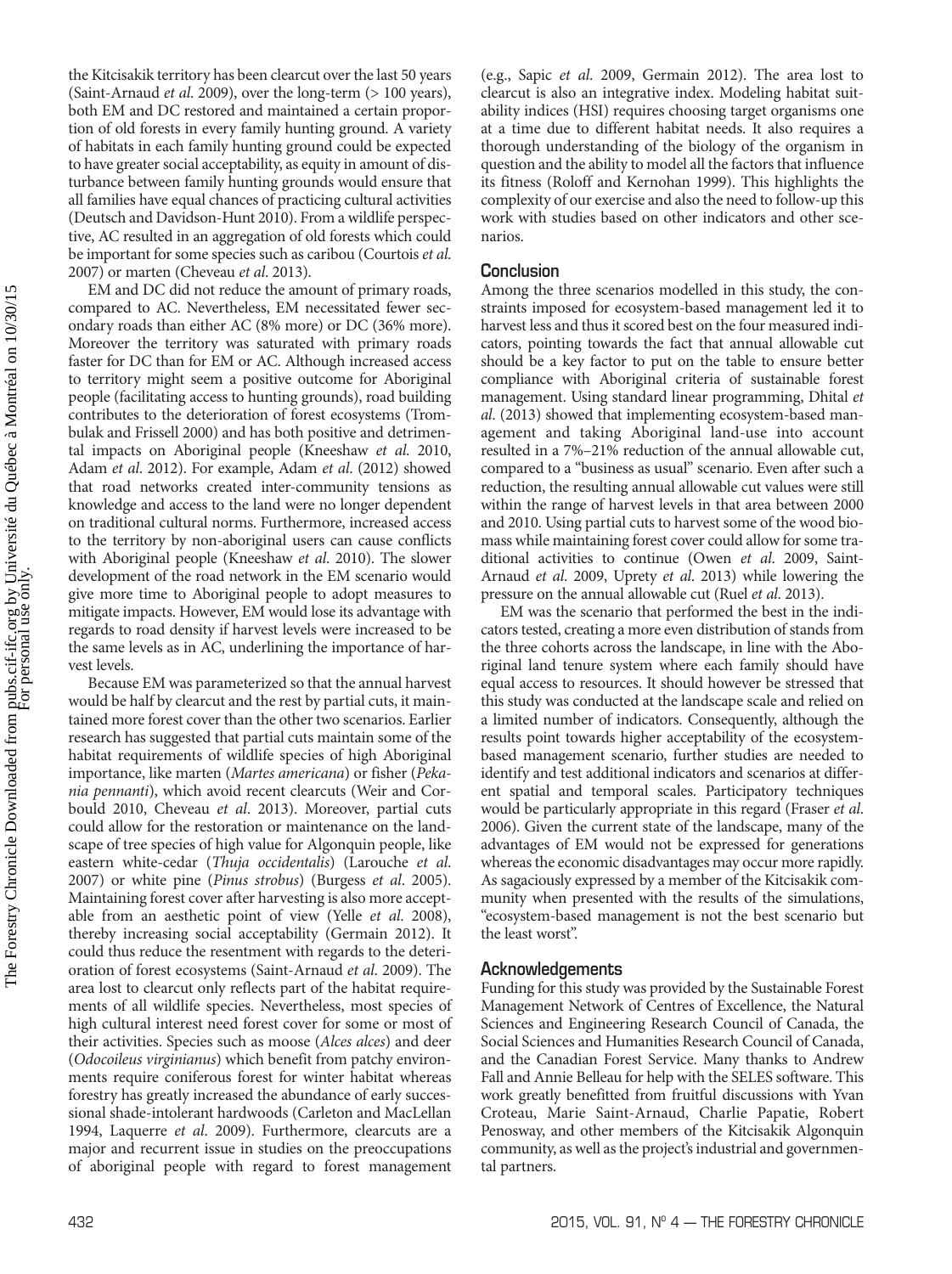#### **References**

**Adam, M.-C., D. Kneeshaw and T. M. Beckley. 2012.** Forestry and road development: direct and indirect impacts from an aboriginal perspective. Ecol. Soc. 17(4): 1.

**Adelson, N. 2000.** Being alive and well: Health and the politics of Cree well-being. University of Toronto Press, Toronto, Canada.

**Ananda, J. and G. Herath. 2003.** Incorporating stakeholder values into regional forest planning: a value function approach. Ecol. Econ.  $45(1)$ : 75–90.

**Angermeier, P.L. and J.R. Karr. 1994.** Biological integrity versus biological diversity as policy directives. Protecting biotic resources. BioScience 44(10): 690-697.

**Asselin, H. and S. Basile. 2012.** Éthique de la recherche avec les Peuples autochtones : qu'en pensent les principaux intéressés? Éthique publique 14(1): 333–345.

**Bélanger, L. 2001.** La forêt mosaïque comme stratégie de conservation de la biodiversité de la sapinière boréale de l'Est. L'expérience de la Forêt Montmorency. Nat. can. 125(3): 18‒25.

**Bergeron, Y., B. Harvey, A. Leduc and S. Gauthier. 1999.** Forest management guidelines based on natural disturbance dynamics: stand- and forest-level considerations. Forest. Chron. 75(1): 49-54.

**Bergeron, Y., S. Gauthier, V. Kafka, P. Lefort and D. Lesieur. 2001.** Natural fire frequency for the eastern Canadian boreal forest: conse-

quences for sustainable forestry. Can. J. Forest Res. 31(3): 384-391. **Berkes, F. 2012.** Sacred Ecology, 3rd edition. Routledge, New York, NY, USA.

Berkes, F. and I.J. Davidson<sup>*A*Hunt. 2006. Biodiversity, traditional</sup> management systems, and cultural landscapes: examples from the boreal forest of Canada. Int. Soc. Sci. J. 58(187): 35-47.

**Bliss, J.C. 2000.** Public perceptions of clearcutting. J. Forest. 98(12): 4–9.

**Booth, D. 1994.** Valuing nature: The decline and preservation of old growth forests. Rowman and Littlefield PublishersInc., London, UK. **Booth, D.L., D.W.K. Boulter, D.J. Neave, A.A. Rotherham and A.D. Welsh. 1993.** Natural forest landscape management: A strategy for Canada. Forest. Chron. 69(2): 141‒145.

**Burgess, D., C. Robinson and S. Wetzel. 2005.** Eastern white pine response to release 30 years after partial harvesting in pine mixed wood forest. Forest Ecol. Manage. 209(1): 117‒129.

**Burton, P. J., D.D. Kneeshaw, and K.D. Coates. 1999.** Managing forest harvesting to maintain old growth in boreal and sub-boreal forests. Forest. Chron. 75(4): 623-631.

**Carleton, T.J. and P. MacLellan. 1994.** Woody vegetation responses to fire versus clear-cutting logging: A comparative survey in the central Canadian boreal forest. Ecoscience 1(2): 141–152.

**Castro, A.P. and E. Nielson. 2001.** Indigenous people and co-management: Implications for conflict management. Environ. Sci. Policy  $4(4)$ : 229-239.

**Cheveau, M., L. Imbeau, P. Drapeau and L. Bélanger. 2008.** Current status and future directions of traditional ecological knowledge in forest management: a review. Forest. Chron. 84(2): 231-243.

**Cheveau, M., L. Imbeau, P. Drapeau and L. Bélanger. 2013.** Marten space use and habitat selection in managed coniferous boreal forests of eastern Canada. J. Wildlife Manage. 77(4): 749-760. **Côté, M.-A. and L. Bouthillier. 1999.** Analysis of the relationship among stakeholders affected by sustainable development and forest certification. Forest. Chron. 75(6): 961-965.

**Courtois, R., J.-P. Ouellet, L. Breton, A. Gingras and C. Dussault. 2007.** Effects of forest disturbance on density, space use, and mortality of woodland caribou. Ecoscience 14(4): 491–498.

**Cyr, D., S. Gauthier, Y. Bergeron and C. Carcaillet. 2009.** Forest management is driving the eastern North American boreal forest outside its natural range of variability. Front. Ecol. Environ. 7(10): 519–524.

**Davidson-Hunt, I. and F. Berkes. 2003.** Learning as you journey: Anishinaabe perception of social-ecological environments and adaptive learning. Conserv. Ecol. 8(1): 5.

**Deutsch, N. and I. Davidson-Hunt. 2010.** Pikangikum family hunting areas and traplines: Customary lands and aboriginal land use planning in Ontario's Far North. *In:* M.G. Stevenson and D.C. Natcher (eds.). Planning Co-existence: Aboriginal considerations and approaches in land use planning. pp. 149-170. Canadian Circumpolar Institute Press, Edmonton, AB, Canada.

**Dhital, N., F. Raulier, H. Asselin, L. Imbeau, O. Valeria and Y. Bergeron. 2013.** Emulating boreal forest disturbance dynamics: Can we maintain timber supply, aboriginal land use, and woodland caribou habitat? Forest. Chron. 89(1): 54-65.

**Didion, M., M.-J. Fortin and A. Fall. 2007.** Forest age structure as indicator of boreal forest sustainability under alternative management and fire regimes: A landscape level sensitivity analysis. Ecol. Model. 200(1): 45-58.

**Fall, A. and J.A. Fall. 2001.** A domain-specific language for models of landscape dynamics. Ecol. Model. 141(1): 1‒18.

**Fall, A., M.-J. Fortin, D. Kneeshaw, S. Yamasaki, C. Messier, L. Bouthillier and C. Smyth. 2004.** Consequences of various landscape-scale ecosystem management strategies and fire cycles on ageclass structure and harvest in boreal forests. Can. J. Forest Res. 34(2): 310‒322.

**Fenton, N.J., L. Imbeau, T. Work, J. Jacobs, H. Bescond, P. Drapeau and Y. Bergeron. 2013.** Lessons learned from 12 years of ecological research on partial cuts in black spruce forests of northwestern Québec. Forest. Chron. 89(3): 350-359.

**Franklin, J.F.** *et al***. 2002.** Disturbances and structural development of natural forest ecosystems with silvicultural implications, using Douglas-fir forests as an example. Forest Ecol. Manage. 155(1): 399‒423.

**Fraser, E.D.G., A.J. Dougill, W.E. Mabee, M. Reed and P. McAlpine. 2006.** Bottom up and top down: Analysis of participatory processes for sustainability indicator identification as a pathway to community empowerment and sustainable environmental management. J. Environ. Manage. 78(2): 114–127.

**Germain, R. 2012.** Évaluation de l'acceptabilité sociale par la communauté algonquine de Pikogan d'une stratégie d'aménagement écosystémique. M.Sc. thesis, Département des sciences appliquées. Université du Québec en Abitibi-Témiscamingue, Rouyn-Noranda, QC, Canada.

**Gladu, J.P. and C. Watkinson. 2004.** Measuring sustainable forest management: a compilation of aboriginal indicators. A report for the Canadian model forest network - aboriginal strategic initiative.

**Grenier, D., Y. Bergeron, D. Kneeshaw and S. Gauthier. 2005.** Fire frequency for the transitional mixedwood forest of Timiskaming, Quebec, Canada. Can. J. Forest Res. 35(3): 656-666.

**Haeussler, S. and D.D. Kneeshaw. 2003.** Comparing forest management to natural process. *In:* P.J. Burton, C. Messier, D.W. Smith and W.L. Adamowicz (eds.). Towards sustainable management of the boreal forest. pp. 307-368. NRC Research Press, Ottawa, ON, Canada.

**Haeussler, S., Y. Bergeron, S. Brais and B.D. Harvey. 2007.** Natural dynamics-based silviculture for maintaining plant biodiversity in *Populus tremuloides*-dominated boreal forests of eastern Canada. Botany 85(12): 1158–1170.

**Karjala, M.K., E.E. Sherry and S.M. Dewhurst. 2004.** Criteria and indicators for sustainable planning: a framework for recording Aboriginal resource and social values. Forest Policy Econ. 6(2): 95-110. **Kneeshaw, D. and S. Gauthier. 2003.** Old growth in the boreal forest: A dynamic perspective at the stand and landscape level. Environ. Rev. 11(S1): S99‒S114.

**Kneeshaw, D., M. Larouche, H. Asselin, M.-C. Adam, M. Saint-Arnaud and G. Reyes. 2010.** Road rash: Ecological and social impacts of road networks on First Nations. *In:* M.G. Stevenson and D.C. Natcher (eds.). Planning Co-existence: Aboriginal considerations and approaches in land use planning. pp. 171-184. Canadian Circumpolar Institute Press, Edmonton, AB, Canada.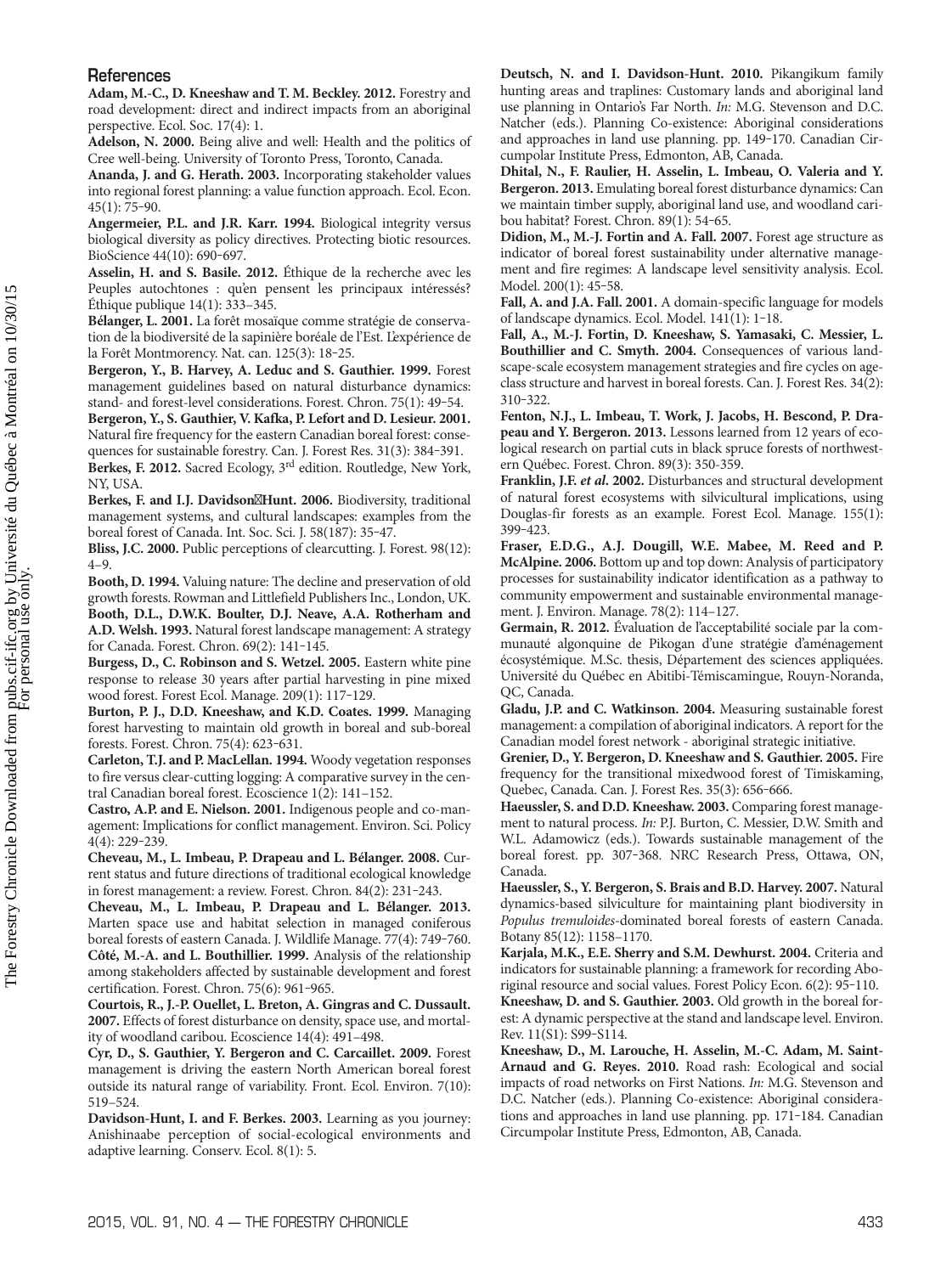**Krcmar, E., G.C. van Kooten, H. Nelson,I. Vertinsky and J. Webb. 2006.** The Little Red River Cree Nation's forest management strategies under a changing forest policy. Forest. Chron. 82(4): 529-537.

**Laquerre, S., A. Leduc and B.D. Harvey. 2009.** Augmentation du couvert en peuplier faux-tremble dans les pessières noires du nordouest du Québec après coupe totale. Ecoscience 16(4): 483–491.

**Larouche, C., J.-C. Ruel and J.-M. Lussier. 2007.** Factors affecting northern white cedar (*Thuja occidentalis*) seedling establishment and early growth in mixedwood stands. Can. J. Forest Res. 41(3): 568‒582.

**Larouche, M. 2008.** La modélisation de scénarios d'aménagement forestier à l'échelle du paysage : un outil d'aide à la décision en foresterie autochtone. M.Sc. thesis, Département des sciences biologiques, Université du Québec à Montréal, Montreal, QC, Canada.

**Le Blanc, M.-L., D. Fortin, M. Darveau and J.-C. Ruel. 2010.** Short term response of small mammals and forest birds to silvicultural practices differing in tree retention in irregular boreal forests. Ecoscience 17(3): 334–342.

**Menzies, C.R. and C. Butler. 2006.** Introduction. Understanding ecological knowledge. *In:* C.R. Menzies (ed.). Traditional Ecological Knowledge and Natural Resource Management. pp. 1-17. University of Nebraska Press, Lincoln, NE, USA.

**Natcher, D.C. and C.G. Hickey. 2002.** Putting the community back into community-based resource management: A criteria and indicators approach to sustainability. Hum. Organ. 61(4): 350-363.

**Ndione, P.D. 2014.** Impacts de la foresterie industrielle sur les activités traditionnelles autochtones en forêt tempérée mixte. Ph.D. thesis, Institut de recherche sur les forêts, Université du Québec en Abitibi-Témiscamingue, Rouyn-Noranda, QC, Canada.

**Nilsson, S.G.,J. Hedin and M. Niklasson. 2001.** Biodiversity and its assessment in boreal and nemoral forests. Scand. J. Forest Res. 16(S3): 10–26.

**Owen, R.J., P.N. Duinker and T.M. Beckley. 2009.** Capturing oldgrowth values for use in forest decision-making. Environ. Manage. 43(2): 237‒248.

**Pâquet, J. and L. Bélanger. 1997.** Public acceptability thresholds of clearcutting to maintain visual quality of boreal balsam firlandscape. Forest Sci. 43(1): 46-55.

**Parrotta, J.A. and R.L. Trosper (eds.). 2012.** Traditional forestrelated knowledge: Sustaining communities, ecosystems and biocultural diversity. World Forest Series vol. 12. Springer Dordrecht, Netherlands.

**Robson, M. and L.M. Hunt. 2010.** Evaluating local multi-stakeholder platforms in forest management in Ontario. Forest. Chron. 86(6): 742‒752.

**Roloff, G.T. and B.J. Kernohan. 1999.** Evaluating reliability of habitat suitability index models. Wildlife Soc. B. 27(4): 973–985.

**Ruel, J.-C., D. Fortin and D. Pothier. 2013.** Partial cutting in oldgrowth boreal stands: An integrated experiment. Forest. Chron. 89(3): 360–369.

**Saint-Arnaud, M., H. Asselin,C. Dubé,Y.Croteau andC. Papatie. 2009.** Developing criteria and indicators for aboriginal forestry: mutual learning through collaborative research. *In:* M.G. Stevenson and D.C. Natcher (eds.). Changing the Culture of Forestry in Canada: Building Effective Institutions for Aboriginal Engagement in Sustainable Forest Management. pp. 85–105. Canadian Circumpolar Institute Press, Edmonton, AB, Canada.

**Sapic, T., U. Runesson and M.A. Smith. 2009.** Views of Aboriginal people in northern Ontario on Ontario's approach to Aboriginal values in forest management planning. Forest. Chron. 85(5): 789–801. **Saucier, J.-P., J.-F. Bergeron, P. Grondin and A. Robitaille. 1998.** Les régions écologiques du Québec méridional (troisième version). L'Aubelle 124: S1‒S12.

**Seymour, R.S. and M.L. Hunter Jr. 1992.** New forestry in eastern spruce-fir forests: principles and applications to Maine. Maine Agricultural and Forest Experiment Station, Miscellaneous Report 716.

**Smith, A.C., and J.A. Schaefer. 2002.** Home-range size and habitat selection by American marten (*Martes americana*) in Labrador. Can. J. Zool. 80(9): 1602–1609.

**Spies, T.A. and J.F. Franklin. 1996.** The diversity and maintenance of old-growth forests. *In:* R.C. Szaro and D.W. Johnson (eds.). Biodiversity in Managed Landscapes: Theory and Practice. pp. 296-314. Oxford, New York, NY, USA.

**Trombulak, S.C. and C.A. Frissell. 2000.** Review of ecological effects of roads on terrestrial and aquatic communities. Conserv. Biol. 14(1): 18‒30.

**Uprety, Y., H. Asselin, Y. Bergeron, F. Doyon and J.-F. Boucher, J.- F. 2012.** Contribution of traditional knowledge to ecological restoration: Practices and applications. Ecoscience 19(3): 225-237.

**Uprety, Y., H. Asselin and Y. Bergeron. 2013.** Cultural importance of white pine (*Pinus strobus* L.) to the Kitcisakik Algonquin community of western Quebec, Canada. Can. J. Forest Res. 43(6): 544-551.

**Vanderwel, M.C., S.C. Mills and J.R. Malcolm. 2009.** Effects of partial harvesting on vertebrate species associated with late-successional forests in Ontario's boreal region. Forest. Chron. 85(1): 91–104.

**Weir, R.D. and F.B. Corbould. 2010.** Factors affecting landscape occupancy by fishers in North-Central British Columbia. J. Wildlife Manage. 74(3): 405-410.

**Wyatt, S. 2008.** First Nations, forest lands, and "aboriginal forestry" in Canada: From exclusion to comanagement and beyond. Can. J. Forest Res. 38(2): 171-180.

**Yelle, V., L. Bélanger and J. Pâquet. 2008.** Acceptabilité visuelle de coupes forestières pour la pessière noire : comparaison de la coupe à blanc traditionnelle et de différents types de rétention végétale chez divers groupes d'intérêt issus d'une région ressource forestière. Can. J. Forest Res. 38(7): 1983-1995.